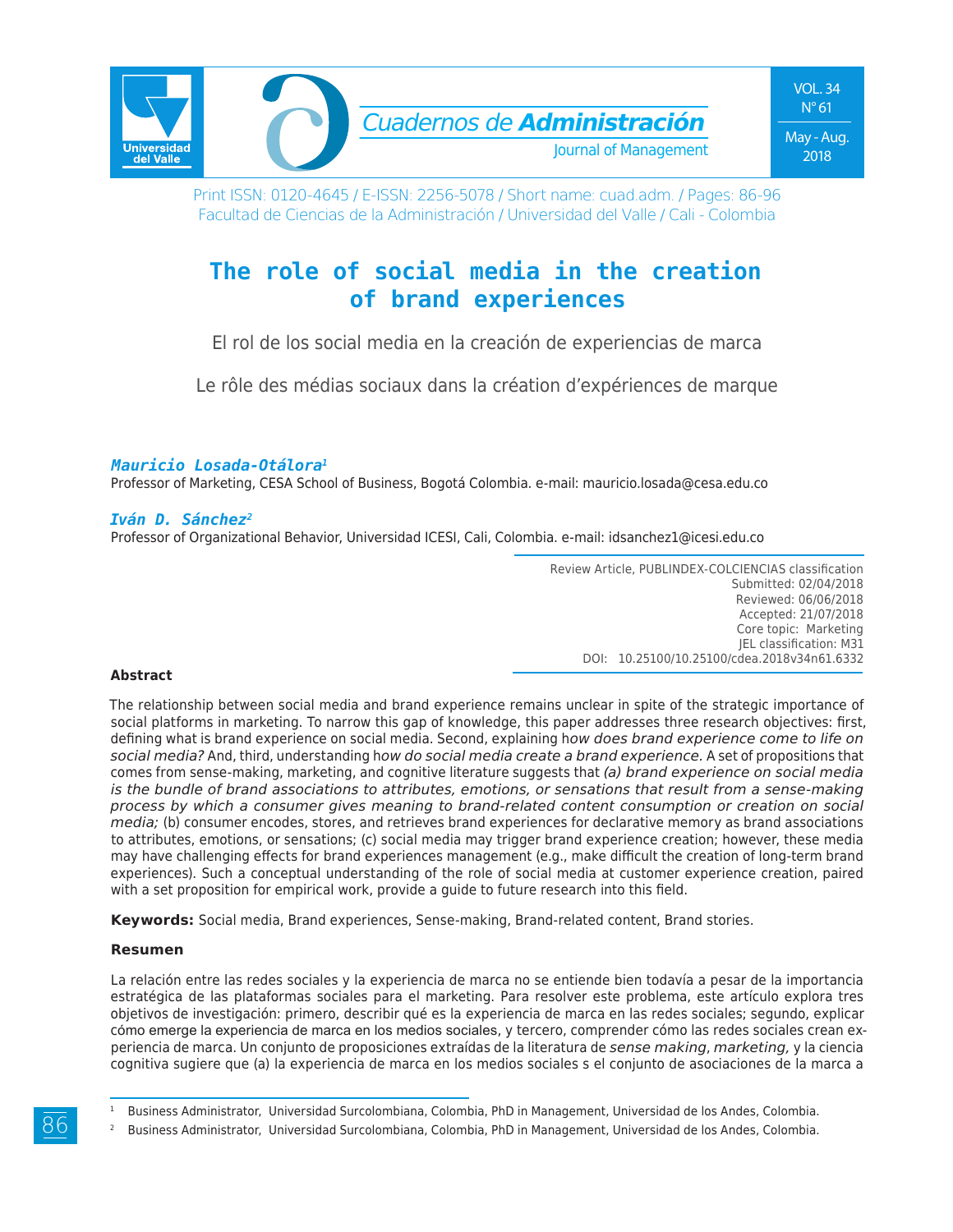atributos, emociones, o sensaciones que resultan de un proceso de dar significado (*sense-making*) al consumo o creación de contenido en los medios sociales; (b) el consumidor codifica, almacena y recupera las experiencia de marca de su memoria declarativa en la forma de asociaciones de marca; (c) los medios sociales pueden facilitar la creación de experiencia de marca; sin embargo, esos medios también pueden hacer difícil la creación de experiencias de marca a largo plazo. El conjunto de proposiciones de este artículo traza una ruta de investigación para futuros trabajos empíricos dentro de este campo de investigación.

**Palabras clave:** Medios sociales, Experiencia de marca, *Sense-making,* Contenido relacionado con la marca, Historias de marca.

#### **Résumé**

La relation entre les réseaux sociaux et l'expérience de la marque n'est pas bien comprise malgré l'importance stratégique des plateformes sociales pour le *marketing*. Pour résoudre ce problème, cet article explore trois objectifs de recherche : Premièrement, décrire quelle est l'expérience de marque dans les réseaux sociaux ; Deuxièmement, expliquer comment l'expérience de marque émerge dans les médias sociaux et, troisièmement, comprendre comment les réseaux sociaux créent une expérience de marque. Un ensemble de propositions tirées de la littérature de la création de sens, du marketing, et de la science cognitive propose que : (a) l'expérience de marque dans les médias sociaux est l'ensemble des associations des attributs, émotions ou sensations processus consistant à donner une création de sens *(sense-making)* à la consommation ou à la création de contenu dans les médias sociaux; (b) le consommateur encode, stocke et récupère l'expérience de marque de sa mémoire déclarative sous la forme d'associations de marques; (c) les médias sociaux peuvent faciliter la création d'une expérience de marque; Cependant, ces médias peuvent également rendre difficile la création d'expériences de marque à long terme. L'ensemble de propositions de cet article trace une voie de recherche pour de futurs travaux empiriques dans ce domaine de recherche.

**Mots - clés :** Médias sociaux, Expérience de marque, Création de sens, Contenu lié à la marque, Histoires de marque.

### **1. Introduction**

Interactions between consumers and firms on social media (e.g., Internet-based technological applications that facilitate the interaction and collaboration among participants (Kaplan and Haenlein, 2010) raise new theoretical and practical challenges for understanding and managing brand experience (Humphrey, Rinaldo and Laverie, 2017). Furthermore, the gap between theory and

practice in the use of social media in marketing is widening because of the use of social media by marketing managers growths faster than the theoretical development (Ashley and Tuten, 2015).

Some authors highlight the lack of conceptual and empirical evidence of the effect of social media on the formation of the brand experience. For instance, some authors (März, Schubach and Schumann, 2017) claim that firms encourage consumers to review products or to share their experiences with brands through social media without evidence of the effects of these activities on consumers. In a similar vein, other researchers (Alves, Fernandes and Raposo, 2016; Ratchford, 2015) contend that it is necessary more research for understanding consumers' responses to interaction with brands on social media. This lack of knowledge makes it difficult for marketing people to manage brand experience on social media or to improve the impact of their investments in social media on their business (Lamberton and Stephen, 2016; Wedel and Kannan, 2016).

For narrowing this gap of knowledge, this paper addresses three research objectives. The first objective of this paper is to clarify what is brand experience in the context of social media. By drawing on psychological and cognitive view, this paper defines brand experience on social media as the bundle of brand associations to attributes, emotions, or sensations that result from a process of sense-making by which a consumer gives meaning to brand-related content consumption or creation on social media. The focus on creation and consumption of content in online environments emphasizes the interactive nature of social media and makes a distinction between brand experience on social media and general definitions of brand experience from marketing literature (Brakus, Schmitt, and Zarantonello, 2009).

The second objective of this paper is to identify the process by which

brand experience come to life on social media. In particular, from a sense-making allows to understand three key stages that occur in brand experience creation on social media: (a) filtering of content; (b) content processing; and (c) emergence of individual meanings for each consumer.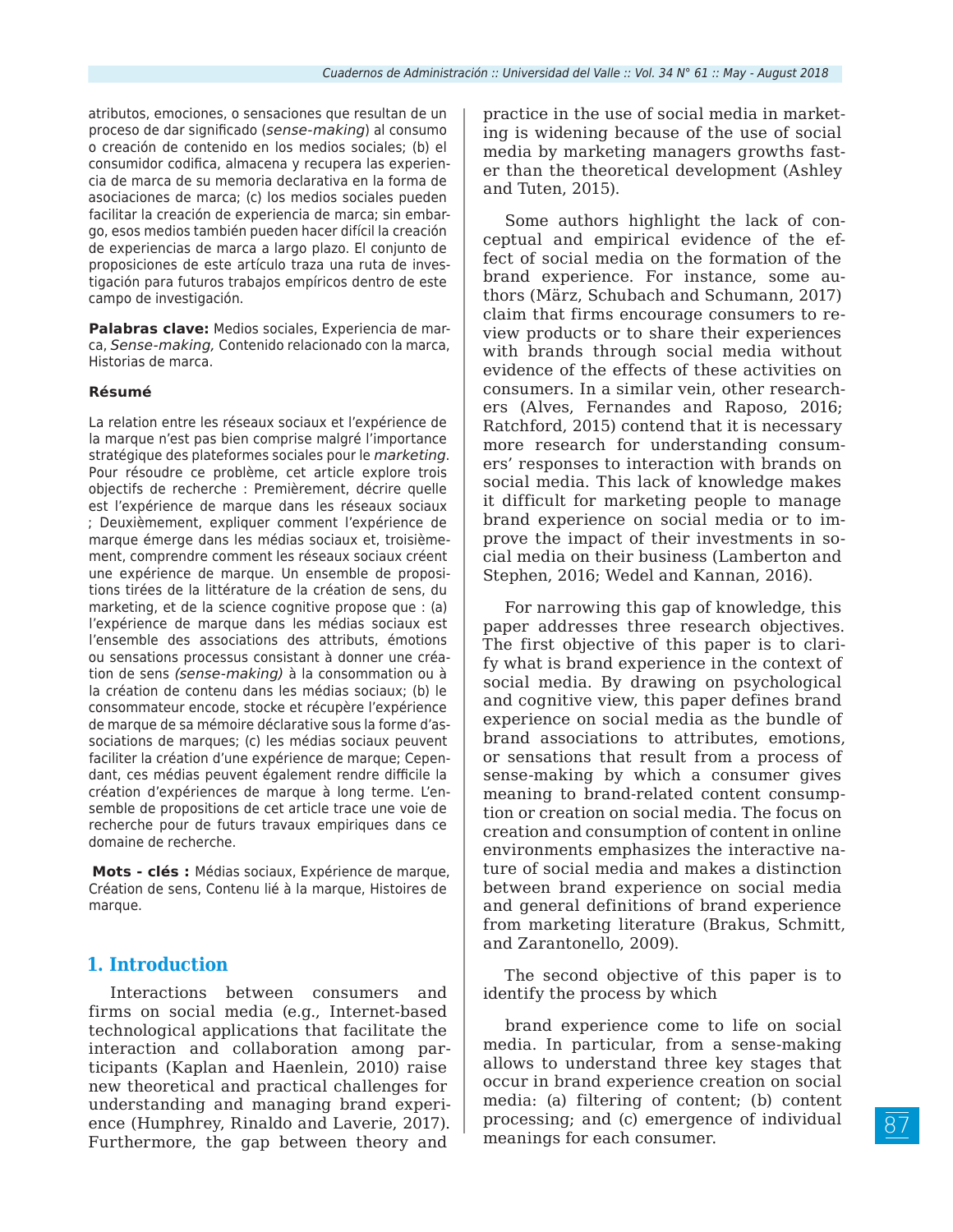On filtering of content, sense-making approach suggests that online brand-related content that fits goals of individuals are more likely to be the source of brand experience. About content processing, sense-making suggests that relevant content becomes experience by a cognitive process by which consumer fits information to its mental frameworks. Apropos of the creation of individual meanings, this paper posits that differences in mental frameworks across consumers explain why similar content on social media may create different experiences for different consumers. By doing so, this study heeds recent authors' (Kim and Kim, 2016) calls for an individual analysis of customer interaction with brands on social media and helps managers to fit the content related to their brands available on social media to the desired targets of their brands.

 The third objective of this paper is to analyze the effect of social media on brand experiences. Particularly, this paper explains why the consumption and creation of brand-related content on social media may have opposite effects on brand experiences. On the one hand, consumption of ambiguous or conflictive messages on social media increases consumer uncertainty, and uncertainty makes it difficult to store long-term brand associations in his/her mind.

Production of brand-related content on social media, on the other hand, may help to create long-term brand experiences. It occurs because when a consumer writes a brand-related story on social media (e.g., texts that consumer reads or writes to reflect their experiences with products, services, brand images, and shopping (Schembri, Merrilees, and Kristiansen, 2010; Thompson, 1997), he/she forcedly thinks about what he/ she is writing, and stores the content of the story at the long-term memory. Also, production of brand-related stories may change prior brand experiences because people may change their thoughts, inferences, or interpretations of the world while producing online content.

Within the marketing literature social media receive considerable attention (Hennig-Thurau, Hofacker and Bloching, 2013); however, prior research does not solve the objectives that this study addresses. For

instance, in extant literature, a research stream (Azar, Machado, Vacas-de-Carvalho and Mendes, 2016; Hennig-Thurau, Gwinner, Walsh, and Gremler, 2004) analyzes the motivations of consumers to engage in social media use. Another research stream (Abdul-Rahman and du Boulay, 2014; Lovett, Peres, and Shachar, 2013) explores factors that drive people to share or retweet content to their contacts on social media. Other researchers devote attention to the drivers of positive word-of-mouth (WOM) online (Lamberton and Stephen, 2016) or analyze the influence of WOM online on consumer behavior (Bigne, Caplliure and Miquel, 2016). In spite of advances in prior research, the relationship between the consumption and creation of brand-related content on social media and brand experience is still limited and inadequate (Lemon and Verhoef, 2016).

For developing the propositions of this paper, a search of relevant articles was applied. Particularly, empirical and conceptual papers that included in the title the following terms were reviewed: brand experience, customer experience, sense-making, sense-making and marketing, sense-making and branding, online customer experience, social media and marketing, sense-making and social media, memory. This search was applied without restriction of time in EBSCO, Science Direct, Springer, JSTOR, and ISI Web of Science. Books and seminal papers that were identified in the papers also were consulted for developing the article.

Overall, contributions of this paper heed the calls to explain the cognitive, affective, and behavioral responses of the consumers to their interactions with brands on social media (Dimitriu and Guesalaga, 2017; Kim and Kim, 2016). Also, this paper responds to the need for exploring the relationship between social media and marketing deeply (Lee, Kim and Kim, 2011).

This paper starts with a discussion of consumer experience from a sense making and cognitive perspective for resolving the first and second objective of this research. It then reviews social media and cognitive literature to discuss how social media intervenes in the creation of brand experience addressing the third objective of this research. Finally, this paper provides conclusions, managerial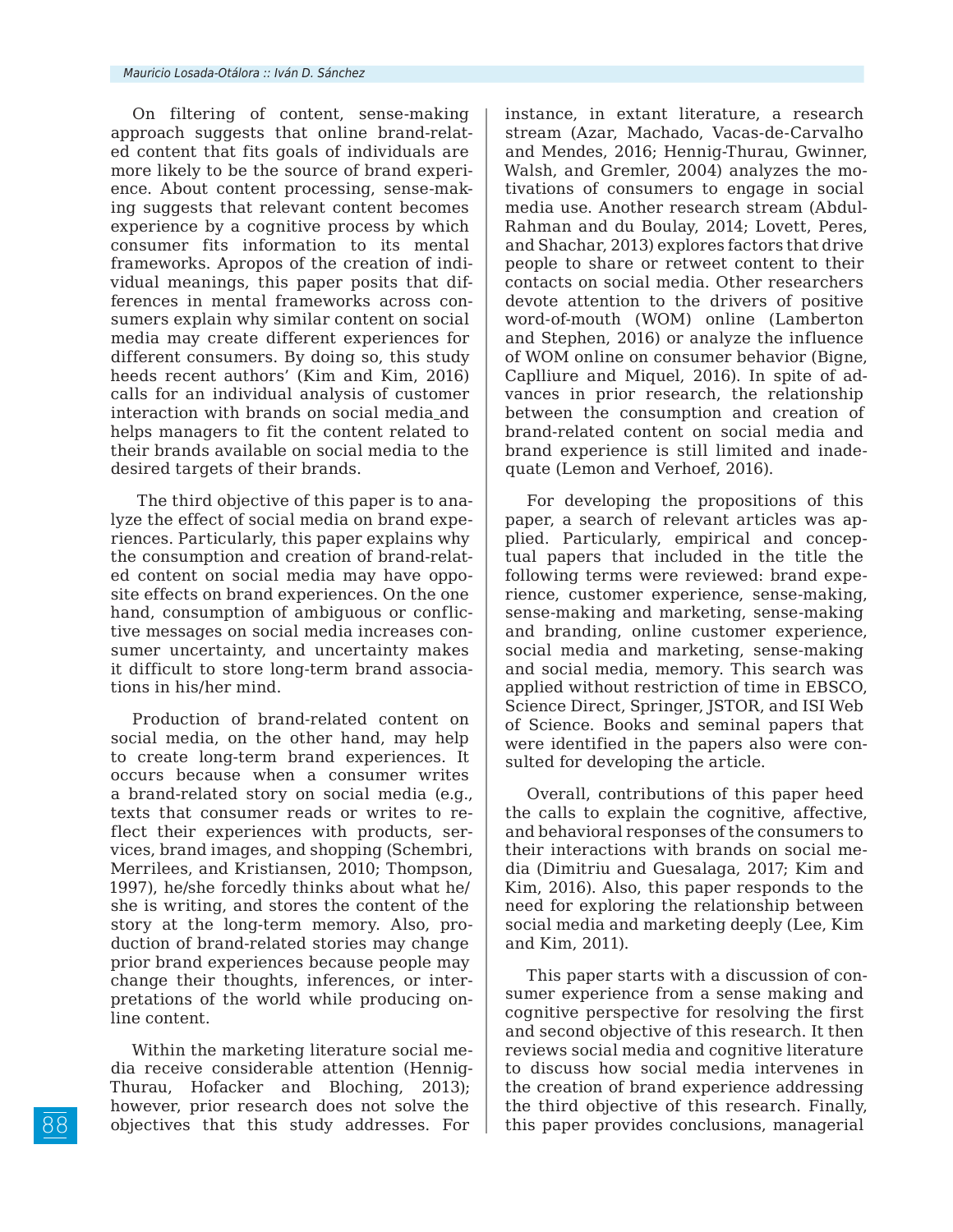implications, limitations, and future research avenues.

## **2. Theoretical framework and propositions**

### *2.1. Brand experience and sense-making*

For solving the first objective of this research, this paper follows a sense-making approach. Sense-making is the process of rationalizing environmental events to give them meanings and to reduce uncertainty (Weick, 1995). The rationalization of events is a cornerstone for brand experience creation because this cognitive process allows to the consumer gives meaning to his/her contact with brands (Woodside, 2001; Woodside, Sood and Miller, 2008). In other words, brand experience creation is the attribution of meaning that a consumer makes to any contact with a brand (Bengtsson and Firat, 2006)

Drawing on sense-making literature, this study posits that brand experience creation relies on three pillars: brand-related cues, consumer mental frameworks, and relationships between brand-related cues and consumer mental frameworks. Brand-related cues are pieces of knowledge that people extract from the brand stories available on social media (Brady, Bourdeau and Heskel, 2005). For instance, while consumer reads or writes a brand-related story on social media, the perceptual system of the consumer divides the story into "chunks" (Anderson, 2007; Anderson, Bothell, Byrne, Douglass, Lebiere and Qin, 2004; Bower, 2005). These chunks are groups of informational nodes (e.g., brand names and attributes) that have strong associations with one another (Gobet, Lane, Croker, Cheng, Jones, Oliver and Pine, 2001) and form coherent pieces of knowledge that consumer stores in the memory. These pieces of knowledge are brand-related cues (Davis, Buchanan-Oliver and Brodie, 2000) which may be emotional (e.g., associate a brand with emotions, (Zhang, Sun, Liu, and Knight, 2014) or cognitive (e.g., associate a brand with attributes or sensations, (Ellen and BOne, 1998; Keller, 1991).

Mental frameworks are individuals' set of long and short-term expectations, preferences, beliefs, or goals (Gao, Li and Wyer, 2016; Tullett, Prentice, Teper, Nash, Inzlicht and McGregor, 2013). Frameworks accomplish two functions in brand experience creation: first, frameworks are the reference point against which the consumer compares the content of the brand-related cue that he/she creates while consumes or creates brand-related stories (Tullett *et al.* 2013). Second, frameworks provide the borders within which the consumer searches meanings for the brand-related cues (Starbuck, 2006).

Finally, relationships are the connections between brand-related cues and mental frameworks. From a sense-making standpoint, the brand experience is relational, such that it is the result of fitting brand-related cues to the consumer's mental frameworks (Weick, 1995). Hence, the continuous creation of relationships between cues and mental frameworks is what allows people to give meaning to the brand-related cues. In other words:

P1. Brand experience on social media is the result of a sense-making process by which a consumer gives meaning to brand-related content consumption or creation.

### *2.2. A cognitive approach to brand experience*

For solving the second research objective, this paper follows a cognitive approach. We believe a cognitive approach is legitimate to explore the process of brand creation because this cognitive perspective has leveraged the development of theories in marketing. Outstanding applications of this cognitive perspective are the Theory of Reasoned Action (Fishbein and Ajzen, 1975) and the Theory of Planned Behavior (Ajzen, 1991).

Our cognitive approach to brand experience creation on social media assumes that consumers save memories of brands in their minds just as they do memories of any other object, person, or event (Herz and Brunk, 2017). However, how does the consumer process the brand experience?

People accomplish cognitive tasks (e.g., interpreting environmental stimuli) by the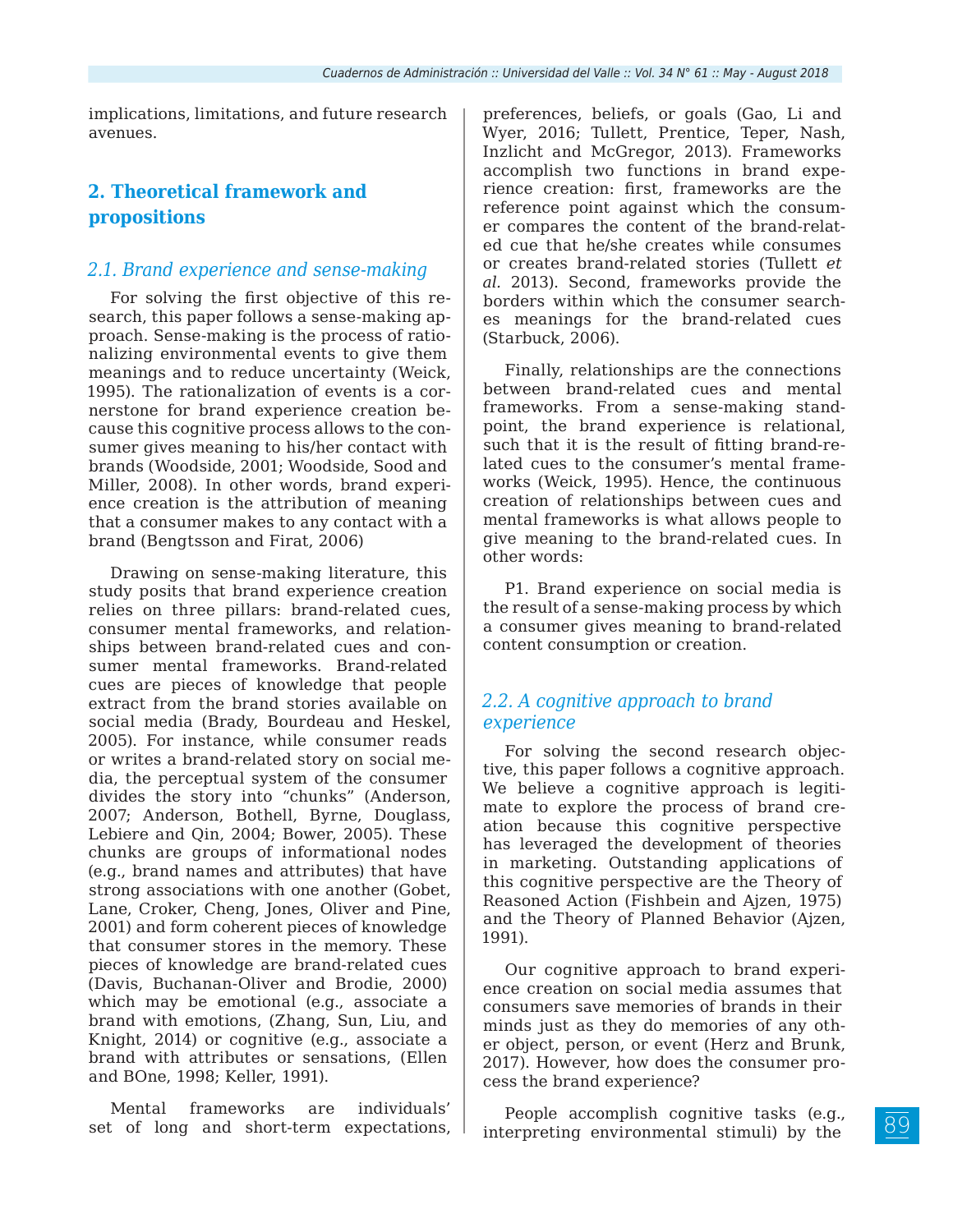interaction of declarative and procedural memories (Anderson, 1996, 2007). However, this paper posits that brand experience comes to life in consumers' declarative memory because this memory encodes, stores, and retrieves the information that is necessary for brand experience creation. Specifically, declarative memory forms the brand-related cues when the consumer creates or consumes brand-related content on social media (Anderson, 1996; Bower, 2005). Also, declarative memory retrieves the attributes, emotions, or sensations that the consumer connects to brands in his/her memory (Herz and Brunk, 2017). Finally, declarative memory stores consumer expectations, preferences, beliefs, or goals (Banks, 2013; Marchetti, 2014) that form the mental frameworks within which a customer seeks meaning for brand-related cues.

The seeking of meaning starts automatically once the consumer creates or consumes brand-related content on social media (Chater and Loewenstein, 2016). In order to give meaning to the content, consumer tries to fit the brand-related cues to his/her mental frameworks (James and Cairney, 2016); that is; the consumer evaluates the coherence of the brand-related cues to his/her expectations, preferences, or beliefs (Tullett *et al.* 2013).

If the brand-related cue fits consumer's mental frameworks, the consumer incorporates to his/her base of knowledge the set of attributes, emotions, or sensations that the brand-related cue links to the brand. On the contrary, if the cue does not fit his/her mental frameworks, consumer uncertainty increases (Tullett *et al.* 2013). Under uncertainty, the consumer begins a cognitive exploration of the assumptions and consequences of the brand-related cues (Strack, Werth and Deutsch, 2006; Tversky and Kahneman, 1974) to resolve the lack of coherence between the cue and his/her mental frameworks. The consumer needs to resolve this lack of coherence to decide what course of action to follow regarding the brand (Tullett *et al.* 2013).

For instance, a woman who buys processed food and worries about her health may read on Facebook a post that states that the consumption of the brand Y of processed food is healthy. The cognitive system of the woman divides the content of this brand-related story

in chunks that are grouped in the declarative memory to form a Y-related cue, as, "Y is healthy food." If the woman is unable to judge the coherence of this cue to her mental frameworks, she explores the assumptions and consequences of the cue.

As a result of this cognitive exploration, the woman may fit the Y-related cue to her mental frameworks (Strack *et al.* 2006) and find that Y-related cue is coherent to her expectations, preferences, or beliefs about processed food. In this case, the woman encodes and stores in her memory the association of Y to "healthy" attribute. Also, while the woman explores the assumptions and consequences of the cue, she may bias the brand-related cue to fit it to her mental frameworks (Johnson-Laird, 2006). For instance, the woman may distort the Y-related cue to fit it to prior positive or negative beliefs about processed food to avoid cognitive dissonance (Connors and Halligan, 2014; Gilovich, 1991; Kahneman, Slovic and Tversky, 1982). In this case, the associations of Y to attributes, feelings, and sensations that consumer encodes and stores are not necessarily exact representations of those associations that the Y-related cue contends originally (Nickerson, 1998).

Finally, the woman may fit the Y-related cue but find that it is not coherent with her mental frameworks. In this case, two things may occur. First, the woman rejects and ignores the Y-related cue and does not encode and store a brand association on her mind. Second, the woman may encode and store in her declarative memory an "it is not the case" relationship between Y and the "healthy" attribute (Strack *et al.* 2006). For example, the consumer may create a relationship such as "Y is not a healthy product."

Once a fit between brand-related cues and individual mental frameworks occurs, brand experience comes into life in declarative memory of the consumer (Johnson-Laird, 2006). Because of brand-related cues are emotional or cognitive, brand experience takes the form of a network of relationships between the brand and attributes, emotions, or sensations (Andrade, Baddeley, and Hithc, 2001; Baddeley, 2007). Accordingly, this paper proposes that:

P2. Consumer stores brand experiences in his/her declarative memory as associations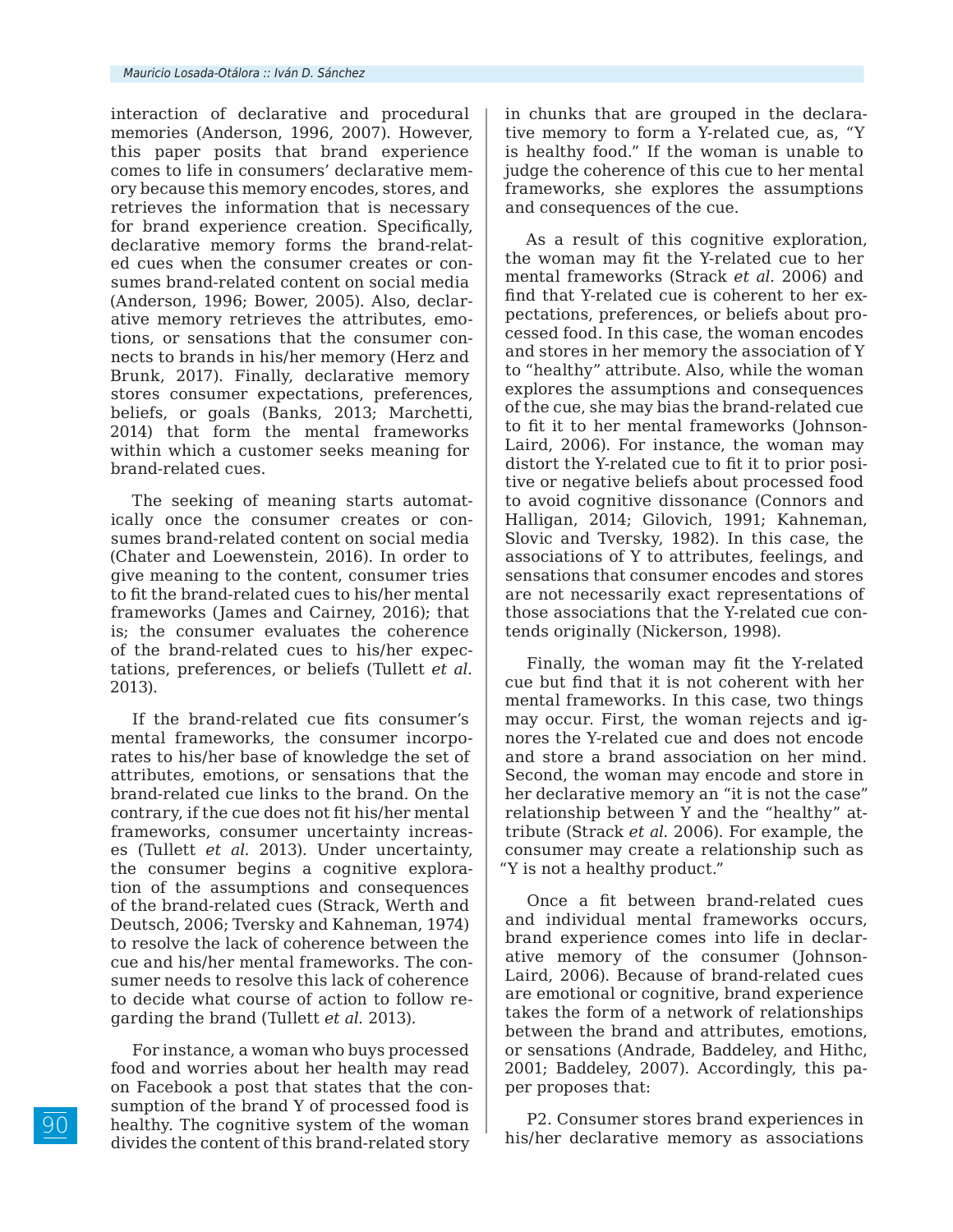between brands and attributes, emotions, or sensations.

### *2.3. Social media and brand experience creation*

For solving the third research objective, this paper mixes social media and cognitive literature. A key point to understand the brand experience creation in social media is that people do not consume all the information available. In other words, not all brand-related content available on social media is a source of brand-related cues (Brady *et al.* 2005; Crane and Clarke, 1988). Only the content that is relevant from the consumer standpoint is a source of brand experience on social media (Weick, 1995; Weick, Sutcliffe and Obstfeld, 2005).

From a sense-making approach, the relevance or irrelevance of brand-related content depends on the individual goals (Chater and Loewenstein, 2016; Tullett *et al.* 2013; Weick *et al.* 2005). Although literature defines and operationalizes individual goals from several angles (e.g., life tasks, personal strivings, or personal projects) all prior definitions relate personal goals to what an individual is trying to do (Cantor, Norem, Langston, Zirkel, Fleeson and Cook-Flannagan, 1991; Ouwehand, de Ridder and Bensing, 2008). Consequently, only the brand-related content that provides consumers with information on how to attain things he/she would like or hope to achieve, maintain, or resolve in the future is relevant from a consumer point of view. Hence, only brand-related cues that stem from relevant brand-related content trigger the brand experience creation.

P3. The ability of social media to trigger consumer experience increases when they provide brand-related contents that are relevant to the consumer.

In comparison to traditional media, social media offer consumers an interactive two-way platform to instantly share information about their consumption stories or to track the brand stories of others (Gensler, Völckner, Liu-Thompkins and Wiertz, 2013; Mangold and Faulds, 2009). The ambiguous and conflictive nature of brand stories on social media increases consumer uncertainty. Ambiguity occurs because a brand-related

story on social media may have more than one plausible meaning (Smithson, 2015; Zeki, 2004). For example, a brand story that includes the attribute "hot" may receive various interpretations because "hot" could mean "high temperature," "spicy," "stolen," "sexy," and so on.

Conflict, on the other hand, boosts because people that post the brand stories may disagree about the experience that a brand offers. For instance, one consumer might read a review posted on Facebook in which a friend of him/her states that the consumption of the brand X of wine improves health. The next day, the same consumer might read a review posted by another friend of him/ her reporting that consumption of the same brand of wine increases the risk of chronic diseases (e.g., cancer). When the consumer reads these conflictive messages may wonder whether he/she should consume the brand X of wine and, if so, how much (Nagler, 2014).

Ambiguous and conflictive brand stories increase consumer uncertainty and uncertainty reduce consumer's ability to predict the experience that he/she can get using a brand. In other words, ambiguous and conflictive messages diminish the capability of the consumer to anticipate what practical benefits (e.g., health benefits) he/she will get, or what emotions or sensations he/she will feel by consuming a brand. As a result, the consumer may decide not buying the brand X of wine, for instance, (Erdem and Keane, 1996) or may start a continuous evaluation of the abilities of brand X of wine to provide the attributes, emotions or sensations he/she is seeking when consuming the brand. Hence, the frequent exposition of the consumer to ambiguous and conflictive messages makes it difficult for he/she to bind brand X to a set of attributes, emotions, or sensations for a long-term.

P4. Social media make it difficult to create long-term experiences because these media trigger a continuous evaluation of prior brand experiences.

### *2.4. Social media for creating long-term brand experiences?*

So far, in P3 and P4 social media play a passive role in brand experience creation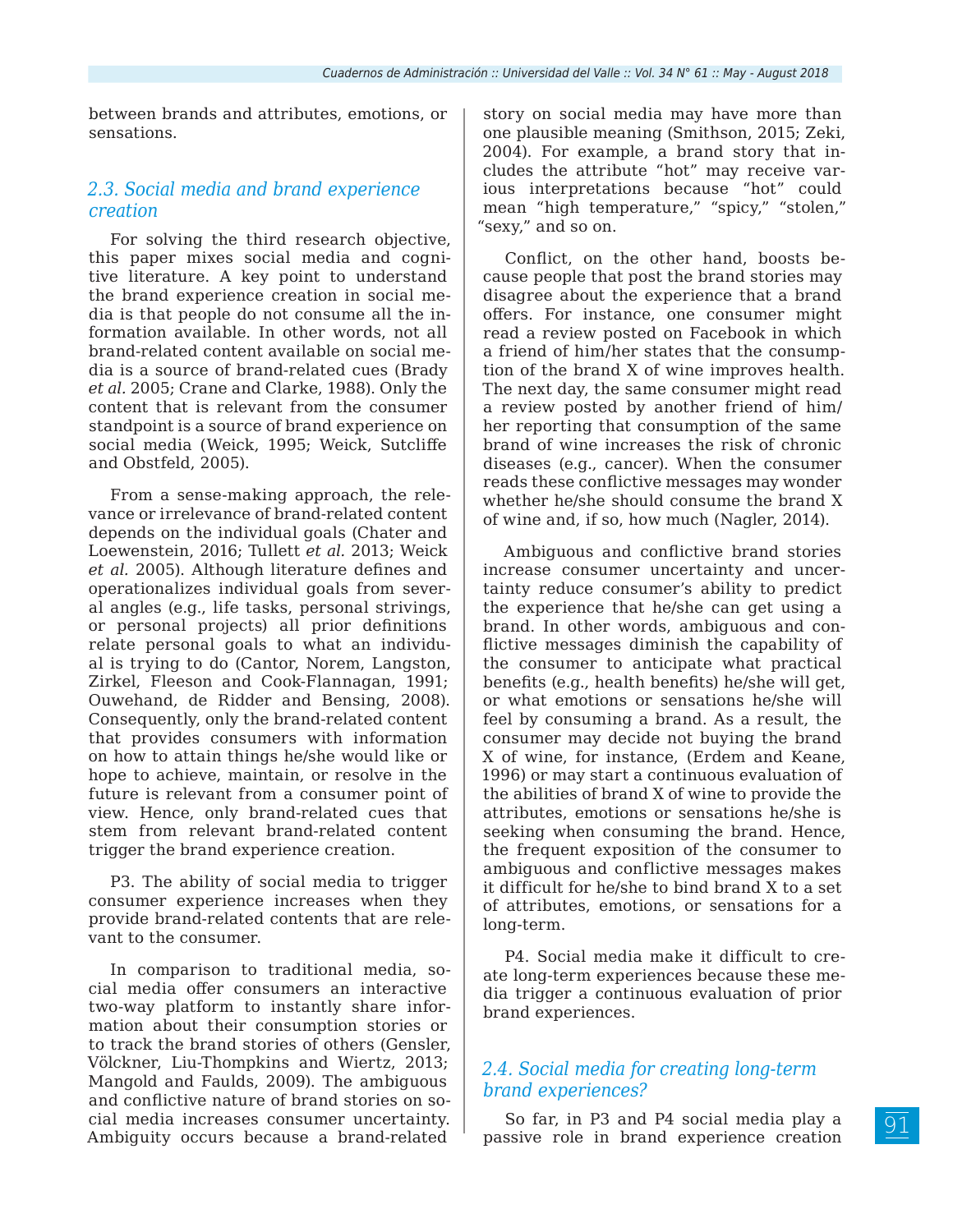because its role is to be a channel through which the consumer consumes brand-related stories. However, this study states that the most powerful potential of social media for creating brand experience comes from the interactivity of the social platforms. In particular, this study posits that creation of brand-related content by writing and sharing brand stories on social media has two not very well understood effects on the creation of brand experiences.

First, while people write or share brand stories on social media, they forcedly think or reflect on the ideas they are sharing (Wang, Lee and Hou, 2016). As a result, brand stories that people share on social media are more likely to be encoded in and retrieved from declarative long-term memory.

The consumer also may encode in and retrieve from long-term memory brand stories that he/she does not share. However, the process of reflection that occurs while writing and sharing brand stories on social media increases the opportunities to encode, store, and retrieve the shared events compared to non-shared events. While consumers write and share their brand stories on social media, they store in their long-term declarative memory a set chunk that represents the brand experience as the associations of the brand to attributes, emotions, or sensations. These chunks are more likely to be recovered when the consumer consume or create a new brand-related story on social media.

P5. Creating and sharing brand-related content on social media increases the probability of creating long-term brand experiences.

A second and alternative effect of social media in creating brand experience comes from cognitive science. In particular, studies show that while writing, a cognitive change may occur in the people mind (McManus, Van Doorn and Yiend, 2012). While writing, people may modify the content of their thoughts, inferences, interpretations, and cognitive biases (Lorenzo-Luaces, Keefe, and DeRubeis, 2016). For instance, while a consumer creates a post for sharing a brand story on social media, he/she may lose details of the event that he/she wants to share and creates a "global abstract story" without fine details. As a result, the brand stories that he/she shares

on social media do not necessarily reflect the attributes, emotions, or sensations elicited initially in his/her mind by a brand-related cue. Also, as the consumer shares these modified stories, are more likely that these new stories replace the original ones in the longterm memory of the consumer. Consequently:

P6. Sharing brand-related experiences on social media increase the probability of changing customers' long-term brand experiences.

From a practical perspective, P6 suggests that consumers that create content on social media to share their brand stories are more susceptible to change their brand experiences (positive or negative) than consumers that do not write and do not share. As brand experiences change, the mental frameworks that customers use to fit future brand-related cues also change. As a result, creating and sharing brand-related content via social media is a potential mechanism to change brand experiences in the consumer mind.

### **3. Conclusions, Implications, and Limitations**

This paper helps to disentangle the relationship between social media and marketing by providing a conceptual framework to understand the opportunities and limitations offered by social media for creating brand experiences. The propositions developed in this paper following the objectives of this research call for a serious reflection on the role of social media in the marketing strategies of firms.

First, by defining brand experience on social media as the result of a sense-making process, this article suggests that brand communication for creating a brand experience on social media requires more than creativity. Particularly, the literature review of this study suggests that marketing efforts to create experiences on social media may be useless if managers do not take into consideration how and why consumers create and connect brand-related cues in their minds. In practical terms, this suggestion means that managers should pursue the fit between the brand-related content on social media and the mental frameworks of their intended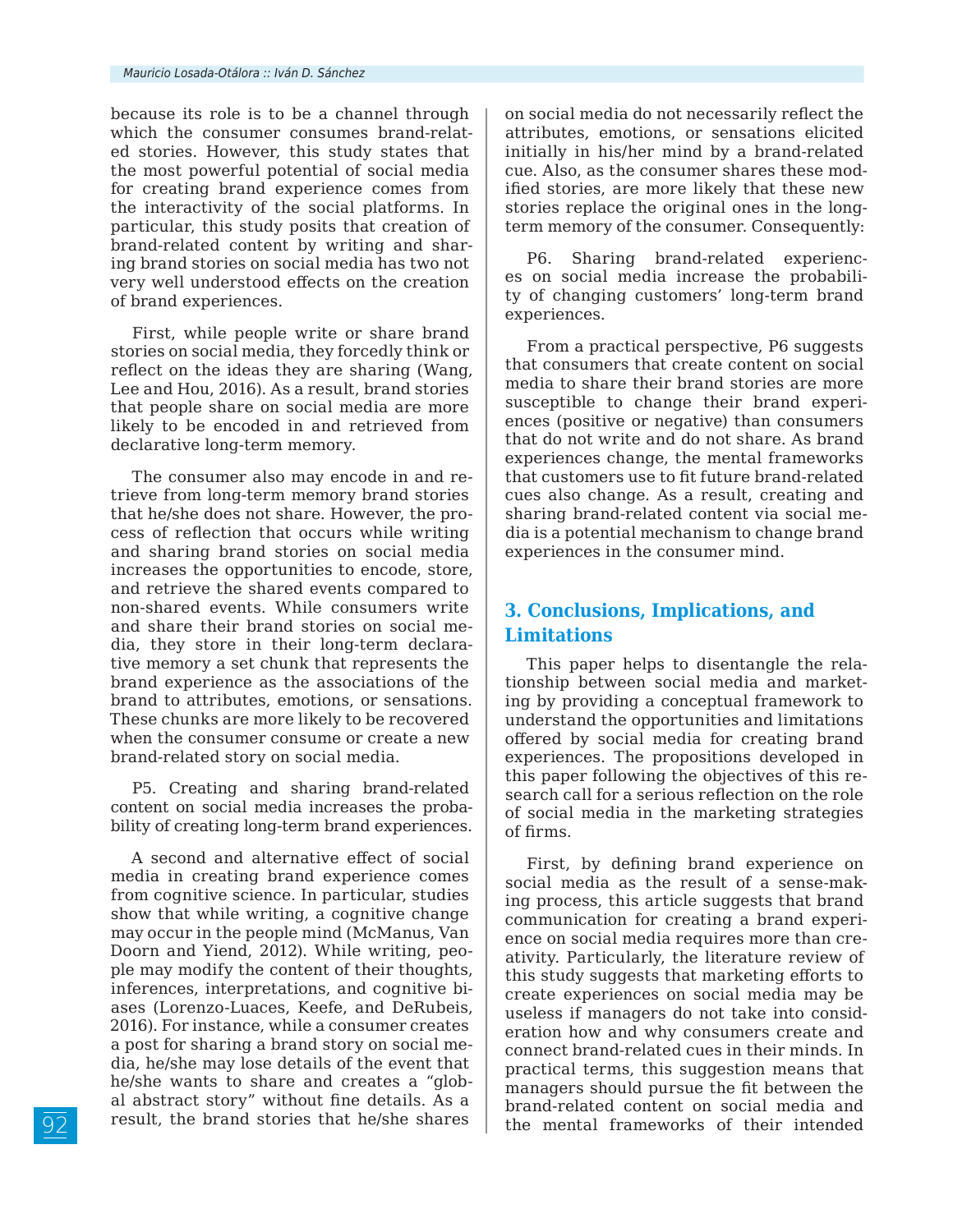customers. If managers disregard how people understand the world and how fit brands to their worlds, managerial efforts to link brands to attributes, emotions, or sensations will fail as these efforts do not consider the way consumers give meaning to the world (Hopkinson, 2001; Windahl, 2017).

Second, the cognitive approach followed for attaining the second research objective of this paper provides a clear description of the process by which brand experience on social media emerges at the individual mind. Also, this process suggests that relevance of the content is requisite that managers should take in consideration while designing a strategy of communication aiming to create a specific bundle of attributes, emotions or sensations related to their brands at the mind of the customers of their brands.

Third, the analysis of the effect of social media on brand experience creation proposed by the third objective of this paper sheds some challenging ideas about the relationship between social media and brand experience. Departing from the literature review this paper suggests that social media may make it difficult to create long-term brand experiences because of the co-occurrence of uncertainty –triggered by ambiguous and conflictive brand stimuli– and the consumer desire to maintain self-consistency. However, social media engagement (e.g., sharing brand stories) provides opportunities for the creation and change of brand experiences such that social media may be useful for making positive experiences lasting or changing negative brand experiences. The opportunities and challenges that this article stresses provide a departing point to rethink the way as managers use social media nowadays in marketing.

This research affords managers at least two pieces of advice about how to use social media to create brand experiences. First, marketing managers need to understand that they are competing for gaining the attention of the consumers on social media; but, their competitors are not only other brands but the consumers that create brand-related content on social media. Additionally, managers need to recognize that in some way they are at a disadvantage in comparison to other consumers that are a source of brand-related

content. It occurs because in many cases the brand stories that other consumers share have more credibility than brand stories that the brands share.

Managers need to discover how to take advantage of this competitive environment on social media. A first step for getting advantages is that managers become part of the audience of the consumers that share brand-related stories on social media. However, the purpose of following these stories should go beyond the traditional aim of gathering insights to design new products. Instead, managers should discover how consumers understand their worlds and what is the role of brands on these worlds. If managers do not comprehend how consumers see and understand their worlds, managerial efforts to create experiences will be useless because the attributes, emotions, or sensations that managers want to link to brands will have no resonance in the world as the customer understands it (Hopkinson, 2001; Windahl, 2017).

Second, managers should promote that consumers create online content. However, the most desirable behavior from customers is writing and sharing brand stories on social media because the cognitive process behind these activities is a powerful tool for reinforcing or changing brand experiences.

There are some limitations regarding the scope of this paper. First, in this study brand experience emerges when the consumer fits brand-related cues to his/her mental frameworks by reflective thinking. However, in some cases, the fit between cues and mental frameworks occurs by a "feeling of meaning" without a clear understanding of the reasons behind this feeling (Tullett *et al.* 2013). Future conceptual and empirical research may explore the formation of these "feelings of meaning" and its role in brand experience creation.

Second, this study excludes brand experiences that arise when consumers do not show a specific interest in a brand (Humphrey *et al.* 2017). However, this study remains relevant because of its focus on consumers that judge the brand relevant for their goals and may undertake behaviors that may help (e.g., buying) or hurt (e.g., switch) the brand. Future conceptual and empirical research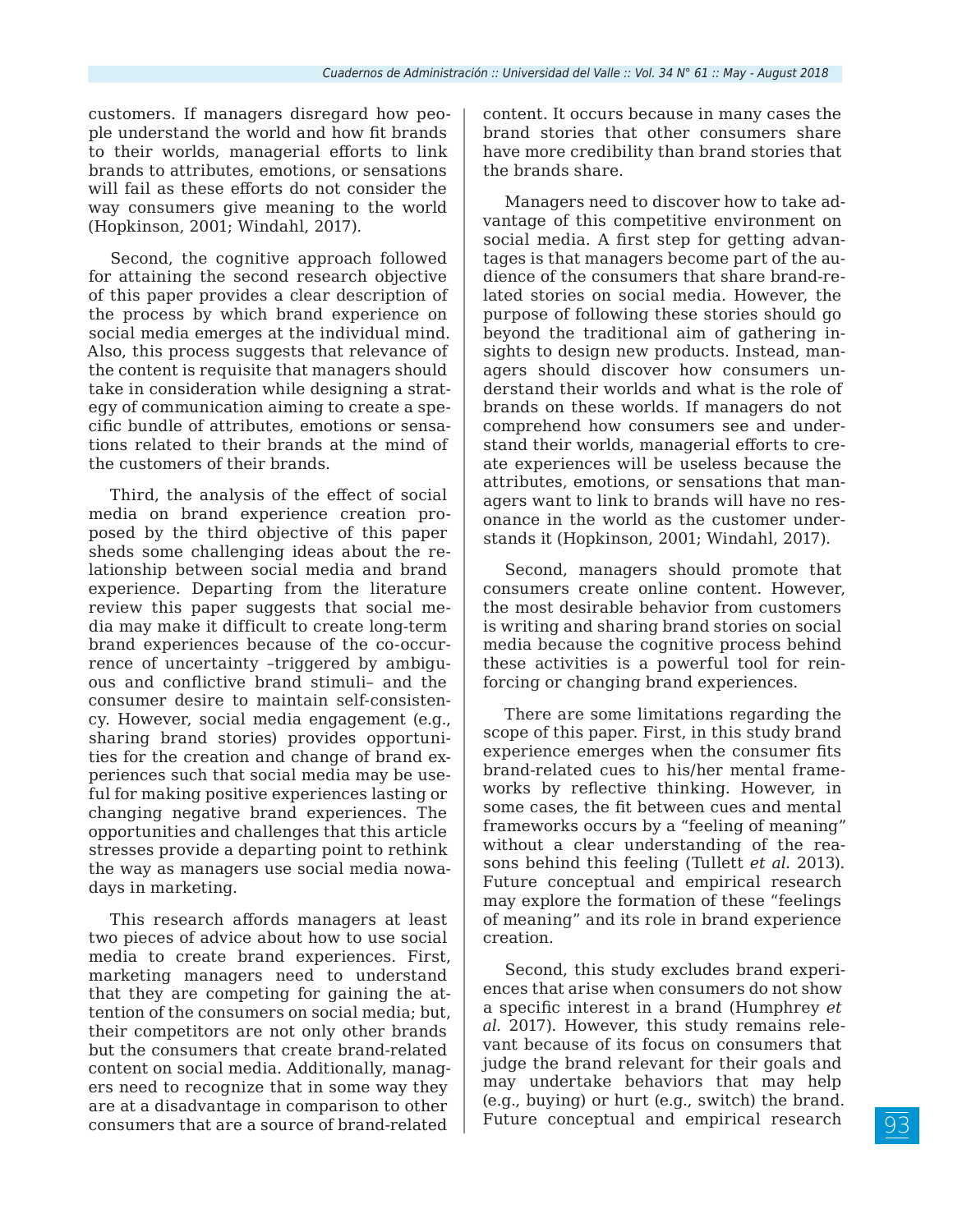may explore the role of social media creating brand experiences for people that show low interest in a specific brand.

Third, the focus of this study is in the creation of brand-related content by writing and sharing as mechanisms to change or to make lasting the brand experiences. However, future research may explore the effect of another form of interacting on social media (e.g., likes, sharing photos, etc.) on the creation of lasting brand experience.

Finally, this study limits the analysis of brand experience to social media environments and does not explore the interaction of consumer with multiple channels of experience. Future empirical and conceptual research may explore the effect of contact with brands via simultaneous channels on brand experiences creation from a cognitive and sense-making perspective.

### **4. References**

- Abdul-Rahman, S.-S., & du Boulay, B. (2014). Learning programming via worked-examples: Relation of learning styles to cognitive load. *Computers in Human Behavior*, *30*, 286–298.
- Ajzen, I. (1991). The theory of planned behavior. *Organizational Behavior and Human Decision Processes, 50*, 179–211.
- Alves, H., Fernandes, C., & Raposo, M. (2016). Social Media Marketing: A Literature Review and Implications. *Psychology and Marketing*, *33*(12), 1029–1038.
- Anderson, J. R. (1996). ACT: A simple theory of complex cognition. *American Psychologist*, *51*(4), 355–365.
- Anderson, J. R., Bothell, D., Byrne, M. D., Douglass, S., Lebiere, C., & Qin, Y. (2004). An Integrated Theory of the Mind. *Psychological Review*, *111*(4), 1036–1060.
- Anderson, J. R. (2007). *How Can the Human Mind Occur in the Physical Universe?* New York, United States: Oxford University Press.
- Andrade, J., Baddeley, A., & Hithc, G. (2001). *Working memory in perspective*. New York, United States: Psychology Press.
- Ashley, C., & Tuten, T. (2015). Creative Strategies in Social Media Marketing: An Exploratory Study of Branded Social Content and Consumer Engagement. *Psychology and Marketing*, *32*(1), 15-27.
- Azar, S. L., Machado, J. C., Vacas-de-Carvalho, L., & Mendes, A. (2016). Motivations to interact with brands on Facebook – Towards a typology of consumer–brand interactions. *Journal of Brand Management*, *23*(2), 153-178.
- Baddeley, A. D. (2007). *Working memory, thought, and action*. New York, United States: Oxford University Press.
- Banks, A. P. (2013). The Influence of Activation Level on Belief Bias in Relational Reasoning. *Cognitive Science*, *37*(3), 544-577.
- Bengtsson, A., & Firat, F. (2006). Brand Literacy: Consumers' Sense-Making of Brand Management. In C. Pechmann and L. Price (Eds.), *Advances in Consumer Research* (Vol. 33, pp. 375-380). Atlanta, United States: Association for Consumer Research.
- Bigne, E., Caplliure, E.-M., & Miquel, M.-J. (2016). eWOM on Travel Agency Selection: Specialized versus Private Label. *Psychology and Marketing*, *33*(12), 1046-1053.
- Bower, G. (2005). A brief history of memory research. In E. Tulving & F. Craik (Eds.), *The Oxford Handbook of Memory Research* (pp. 3–32). New York, United States: Oxford.
- Brady, M. K., Bourdeau, B. L., & Heskel, J. (2005). The importance of brand cues in intangible service industries: an application to investment services. *Journal of Services Marketing*, *19*(6), 401-410.
- Brakus, J. J., Schmitt, B. H., & Zarantonello, L. (2009). Brand Experience: What Is It? How Is It Measured? Does It Affect Loyalty? *Journal of Marketing*, *73*(3), 52-68.
- Cantor, N., Norem, J., Langston, C., Zirkel, S., Fleeson, W., & Cook-Flannagan, C. (1991). Life Tasks and Daily Life Experience. *Journal of Personality*, *59*(3), 425-451.
- Chater, N., & Loewenstein, G. (2016). The under-appreciated drive for sense-making. *Journal of Economic Behavior and Organization*, *126*, 137-154.
- Connors, M. H., & Halligan, P. W. (2014). A cognitive account of belief: A tentative road map. *Frontiers in Psychology*, *5*, 1588.
- Crane, F. G., & Clarke, T. K. (1988). The identfication of evaluative criteria and cues used in selecting services. *Journal of Services Marketing*, *2*(2), 53-59.
- Davis, R., Buchanan-Oliver, M., & Brodie, R. J. (2000). Retail Service Branding in Electronic-Commerce Environments. *Journal of Service Research*, *3*(2), 178-186.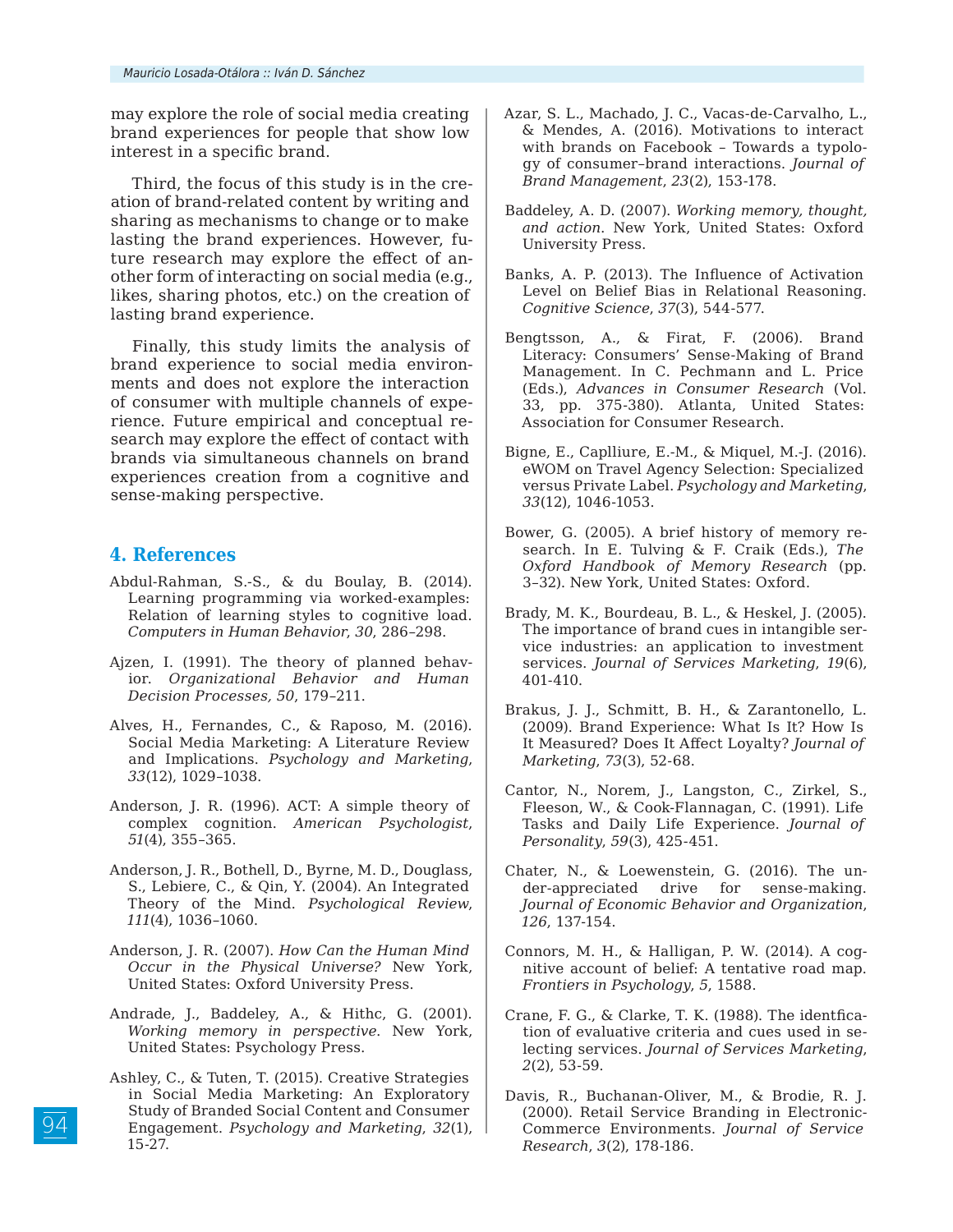- Dimitriu, R., & Guesalaga, R. (2017). Consumers? Social Media Brand Behaviors: Uncovering Underlying Motivators and Deriving Meaningful Consumer Segments. *Psychology and Marketing*, *34*(5), 580-592.
- Ellen, P. S., & BOne, F. P. (1998). Does It Matter If It Smells? Olfactory Stimuli as Advertising Executional Cues on JSTOR. *Journal of Advertising*, *27*(4), 29-39.
- Erdem, T., & Keane, M. P. (1996). Decision-making under uncertainty: Capturing dynamic brand choice processes in turbulent consumer goods markets on JSTOR. *Marketing Science*, *15*(1), 1-20.
- Fishbein, M., & Ajzen, I. (1975). *Belief, attitude, intention and behavior: An introduction to theory and research*. Boston, USA: Addison-Wesley.
- Gao, L., Li, Y., & Wyer, R. S. (2016). Choosing Between Two Evils: The Determinants of Preferences for Two Equally Goal-Inconsistent Options. *Journal of Consumer Research*, *42*(6), 1002-1012.
- Gensler, S., Völckner, F., Liu-Thompkins, Y., & Wiertz, C. (2013). Managing Brands in the Social Media Environment. *Journal of Interactive Marketing*, *27*(4), 242-256.
- Gilovich, T. (1991). *How we know what isn't so: The fallibility of human reason in everyday life*. New York, USA: Free Press.
- Gobet, F., Lane, P. C. R., Croker, S., Cheng, P. C.- H., Jones, G., Oliver, I., & Pine, J. M. (2001). Chunking mechanisms in human learning. *Trends in Cognitive Sciences*, *5*(6), 236-243.
- Hennig-Thurau, T., Gwinner, K. P., Walsh, G., & Gremler, D. D. (2004). Electronic word-of-mouth via consumer-opinion platforms: What motivates consumers to articulate themselves on the Internet? *Journal of Interactive Marketing*, *18*(1), 38-52.
- Hennig-Thurau, T., Hofacker, C. F., & Bloching, B. (2013). Marketing the Pinball Way: Understanding How Social Media Change the Generation of Value for Consumers and Companies. *Journal of Interactive Marketing*, *27*(4), 237-241.
- Herz, M., & Brunk, K. H. (2017). Conceptual Advances in Consumers' Semantic and Episodic Brand Memories: A Mixed Methods Exploration. *Psychology and Marketing*, *34*(1), 70-91.
- Hopkinson, G. C. (2001). Influence in marketing channels: A sense-making investigation. *Psychology and Marketing*, *18*(5), 423-444.
- Humphrey, Jr., W. F., Rinaldo, S. B., & Laverie, D. A. (2017). Brand choice via incidental social media exposure. *Journal of Research in Interactive Marketing*, *11*(2).
- James, E. L., & Cairney, S. A. (2016). Commentary: Knowledge acquisition during exam preparation improves memory and modulates memory formation. *Frontiers in Behavioral Neuroscience*, *10*, 245.
- Johnson-Laird, P. N., & Philip N. (2006). *How we reason*. New York, United States: Oxford University Press.
- Kahneman, D., Slovic, P., & Tversky, A. (1982). *Judgment under uncertainty : Heuristics and biases*. Cambridge, United Kingdom: Cambridge University Press.
- Kaplan, A. M., & Haenlein, M. (2010). Users of the world, unite! The challenges and opportunities of Social Media. *Business Horizons*, *53*(1), 59-68.
- Keller, K. L. (1991). Cue compatibility and framing in advertising. *Journal of Marketing Research*, *28*(1), 42.
- Kim, T., & Kim, O. (2016). Self- and Social Motivation to Interact with a Brand on Facebook: The Moderating Roles of Self-Expression and Brand Engagement in a Student Sample. *Cyberpsychology, Behavior, and Social Networking*, *19*(5), 328-334.
- Lamberton, C., & Stephen, A. T. (2016). A Thematic Exploration of Digital, Social Media, and Mobile Marketing: Research Evolution from 2000 to 2015 and an Agenda for Future Inquiry. *Journal of Marketing*, *80*(6), 146-172.
- Lee, D., Kim, H. S., & Kim, J. K. (2011). The Impact of Online Brand Community Type on Consumer's Community Engagement Behaviors: Consumer-Created vs. Marketer-Created Online Brand Community in Online Social-Networking Web Sites. *Cyberpsychology, Behavior, and Social Networking*, *14*(1-2), 59-63.
- Lemon, K. N., & Verhoef, P. C. (2016). Understanding Customer Experience Throughout the Customer Journey. *Journal of Marketing*, *80*(6), 69–96.
- Lorenzo-Luaces, L., Keefe, J. R., & DeRubeis, R. J. (2016). Cognitive-Behavioral Therapy: Nature and relation to non-cognitive behavioral therapy. *Behavior Therapy*, *47*(6), 785-803.
- Lovett, M. J., Peres, R., & Shachar, R. (2013). On Brands and Word of Mouth. *Journal of Marketing Research*, *50*(4), 427-444.